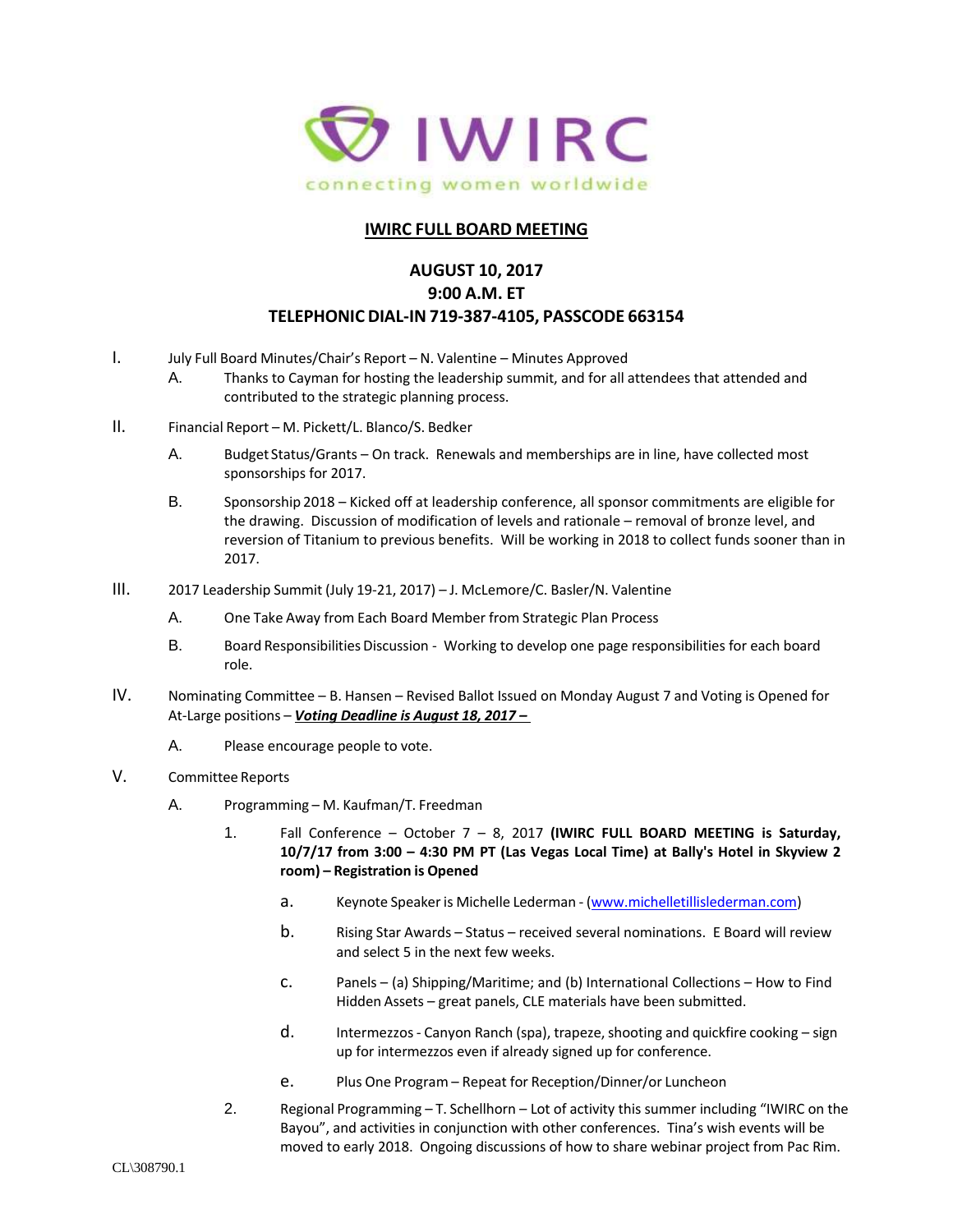- B. Communications J. Kimble Member benefits spotlight in next newsletter, incorporating summit comments to incorporate benefits received into communications.
- C. U.S. Networks E. Meltzer/M. Hager/N. Valentine Encouraging more calls including all networks every other month (Possibly include Europe with US/Canada). All US networks have submitted annual reports (except Houston). Received helpful feedback at Summit to be reviewed and implemented. Will be incorporating hands on training at Fall conference. Eventbrite training is being developed. Fall conference focus will be on how website can be helpful to networks.
- D. Canadian Networks K. Fellowes/M. Wagner Working to revitalize Montreal network. Event will be held in November. Actively recruiting for Atlantic Canada network.
- E. PacRim Networks –A. Weerasekera/C. D'Alton Inaugural regional conference ½ program on the 8/22 in conjunction with a insolvency conference. Fantastic response with both sponsors, programming, helping to arrange. Case Study discussion with various regions, individual speaker, and cooking class. The event is at capacity. Additional events planned in conjunction with INSOL, HK going strong, Malaysia and India are having events as well. Evaluating an award for the Pac Rim region.
- F. European Networks A. Tashiro/K. McDonald/B. Rumora-Scheltema No update
- G. Membership S. Chandler/L. McKelvey Will be doing plus one program at fall conference for both dinner and luncheon to encourage new members.
- H. Newsletter Deadline for Next Submission is **August 11, 2017** CC Schnapp will have a lot of great content and pictures from events.